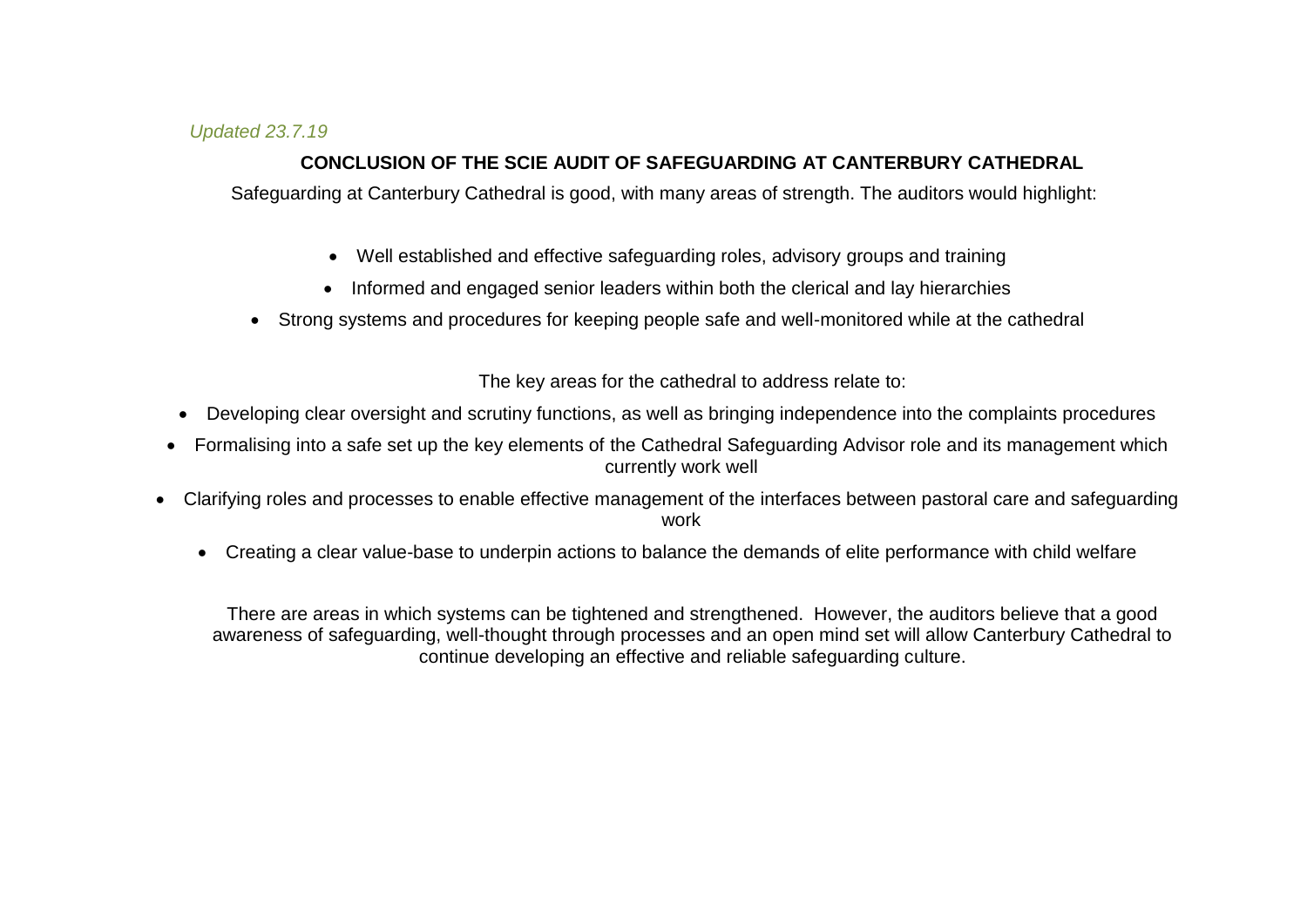## **AUDIT REPORT CONCLUSIONS, OUTCOMES AND INITIAL RESPONSES**

| <b>Precinct and Buildings - Page 5</b>                                                                                                                                                                                                                         | <b>Response</b>                                                                                                                                                                                                                                                                                                                                                                                                                                                                                                        |
|----------------------------------------------------------------------------------------------------------------------------------------------------------------------------------------------------------------------------------------------------------------|------------------------------------------------------------------------------------------------------------------------------------------------------------------------------------------------------------------------------------------------------------------------------------------------------------------------------------------------------------------------------------------------------------------------------------------------------------------------------------------------------------------------|
| Is there a reliable enough mechanism for alerting staff throughout the<br>precinct, in all buildings, including the hotel, of any safeguarding risks e.g. a<br>formal, all-staff email alert system or similar for use if there is a concern<br>about someone? | We are mindful of data protection implications so sensitive information is<br>only shared on a need to know basis. We have reliable and tested<br>mechanisms in place to inform staff and departments as appropriate. This<br>activity is coordinated by our security team and processes are tested and<br>reviewed. Hotel staff received bespoke training in June 2019.                                                                                                                                               |
| is there a role for the Canon Missioner to be involved as a signatory to<br>Safeguarding Agreements?                                                                                                                                                           | We have a new Canon Missioner who has just taken up her post here at the<br>Cathedral. Part of her duties will be to work jointly with the Cathedral<br>Safeguarding Advisor (CSA) to establish, review and sign Safeguarding<br>Agreements.                                                                                                                                                                                                                                                                           |
| <b>Vulnerable Adults - Page 6</b>                                                                                                                                                                                                                              |                                                                                                                                                                                                                                                                                                                                                                                                                                                                                                                        |
| Does the new senior role of Canon Missioner provide the opportunity to<br>clarify the interface between safeguarding responses and pastoral support to<br>vulnerable adult visitors to the Cathedral?                                                          | Our Canon Missioner and CSA have met to discuss how best to work<br>together in assessing risk, the process for any safeguarding referral needed<br>and how to ensure pastoral support remains key and available for all who<br>need this. Training is provided for all who meet vulnerable adults and our<br>work in this area will be reviewed and developed in the coming months.<br>Discussions are underway with our Chaplains in July to pool our wisdom in<br>this area and take thoughts and concerns forward. |
| Do job descriptions of both Canon Missioner and CSA include the need to<br>work closely together?                                                                                                                                                              | Both Job Descriptions have been reviewed to reflect the importance and<br>requirement for close working. Regular meetings between the CM and the<br>CSA have taken place and regular meetings diarised.                                                                                                                                                                                                                                                                                                                |
| What systems and processes need to be put in place to clarify how<br>communication and referrals between the Canon Missioner and CSA are<br>managed, what recording of interactions is appropriate, and when statutory                                         | Our records are kept on a secure Database and updated with new<br>communications on a continual basis. Minutes of key meetings are made.<br>The CSA is on site at the Cathedral and with the appointment of a Canon                                                                                                                                                                                                                                                                                                    |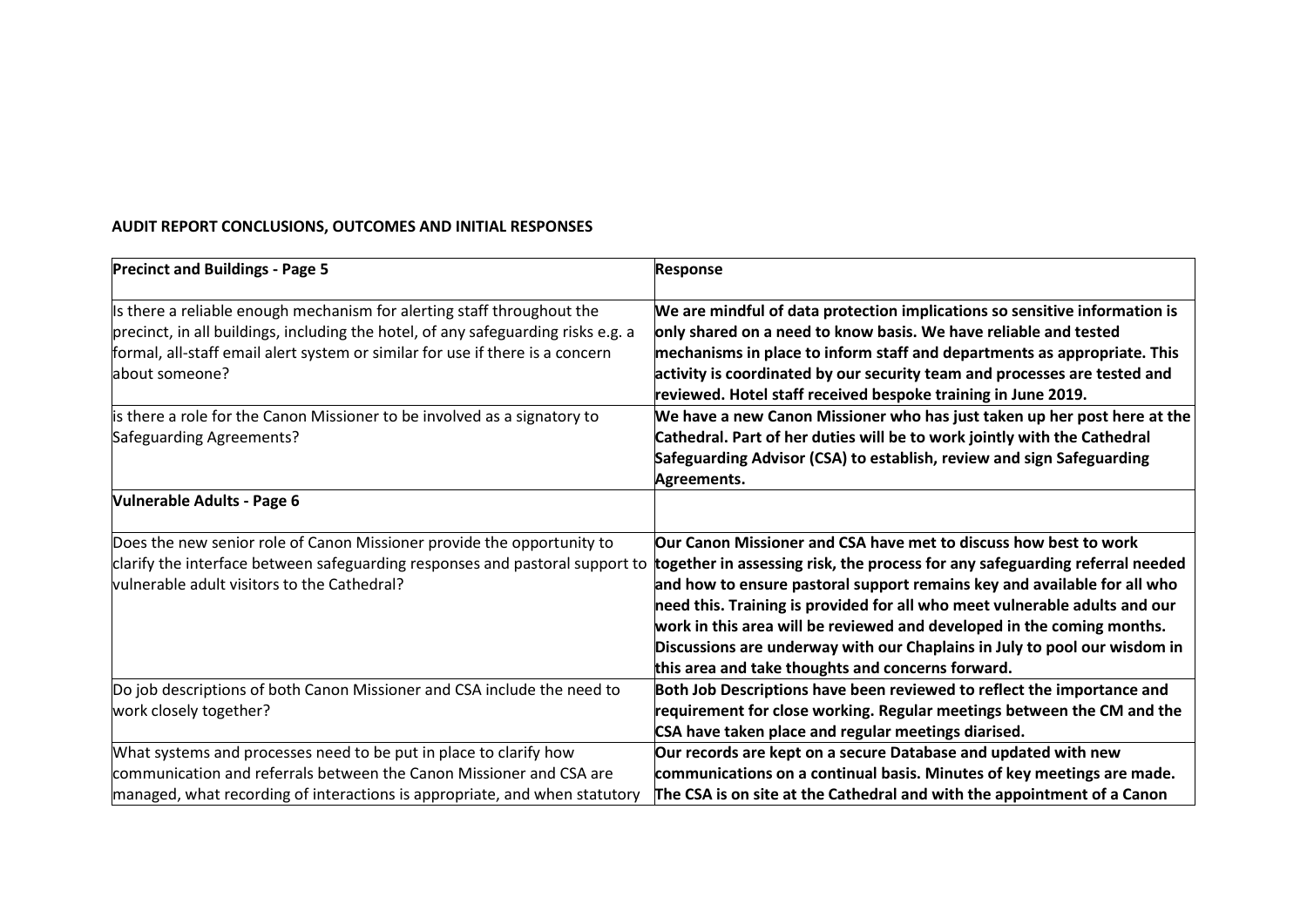| services should be involved?                                                                                                                                                    | Missioner, will be jointly reviewing our processes in this regard. This work is<br>on-going.                                                                                                                                                                                                                                                                                                                                                                                                                                                                                                                                                                                                                                                                                        |
|---------------------------------------------------------------------------------------------------------------------------------------------------------------------------------|-------------------------------------------------------------------------------------------------------------------------------------------------------------------------------------------------------------------------------------------------------------------------------------------------------------------------------------------------------------------------------------------------------------------------------------------------------------------------------------------------------------------------------------------------------------------------------------------------------------------------------------------------------------------------------------------------------------------------------------------------------------------------------------|
| How can the Cathedral support its lay chaplains to address safeguarding<br>issues in line with other people in and around the cathedral?                                        | In addition to the National Church developed training which is already<br>delivered to our chaplains, the CSA and Canon Missioner will develop more<br>bespoke training for this group. We are alert to the fact that those who<br>serve in the Huguenot Chapel will need to be part of our core safeguarding<br>activities.<br>Facilitated consultative meetings are taking place in the summer months<br>ahead of the national church releasing further formal training modules.                                                                                                                                                                                                                                                                                                  |
| How can staff and volunteers have greater clarity as to which concerns<br>should be reported to whom $-$ e.g. flowcharts, bespoke training $-$ and what<br>they need to record? | We are keen to do more work in this area so there is absolute clarity on<br>what should be reported and to whom. We have already in place a variety<br>of means for staff and volunteers to make contact with key staff who have<br>a safeguarding responsibility but are aware that more work is needed to<br>further raise the profile in this area. A recent meeting with CSA, RG and<br>Head of Security and an Archdeacon set in train a flow chart (expected<br>soon) of responding and informing responsibilities.                                                                                                                                                                                                                                                           |
| Children - Page 8                                                                                                                                                               |                                                                                                                                                                                                                                                                                                                                                                                                                                                                                                                                                                                                                                                                                                                                                                                     |
| How can the Cathedral create a culture where speaking up about a worry is<br>taken for granted as a cultural norm?                                                              | We ask our Choristers to complete an anonymized questionnaire every 6<br>months. This will be extended to include other children's groups with a role<br>in the Cathedral such as Servers and members of the Sunday Club. St<br>Edmund's school are exploring a Chorister mentoring system given their<br>experience of this work within education. All choristers have access to a<br>qualified well-being coach who meets regularly with the boys on a one to<br>one basis and within a group setting. This provides an additional arena for<br>the boys to express their feelings. We will continue to encourage<br>conversations with all the children with whom we engage ensuring that a<br>suitable platform is available to them to speak about anything on their<br>minds. |
| Are there ways in which adults can proactively create opportunities for<br>children to speak up, and overtly seek their views?                                                  | If a concern is raised, this is taken seriously by our Safeguarding team. We<br>are mindful that there are many influences which potentially play a part in                                                                                                                                                                                                                                                                                                                                                                                                                                                                                                                                                                                                                         |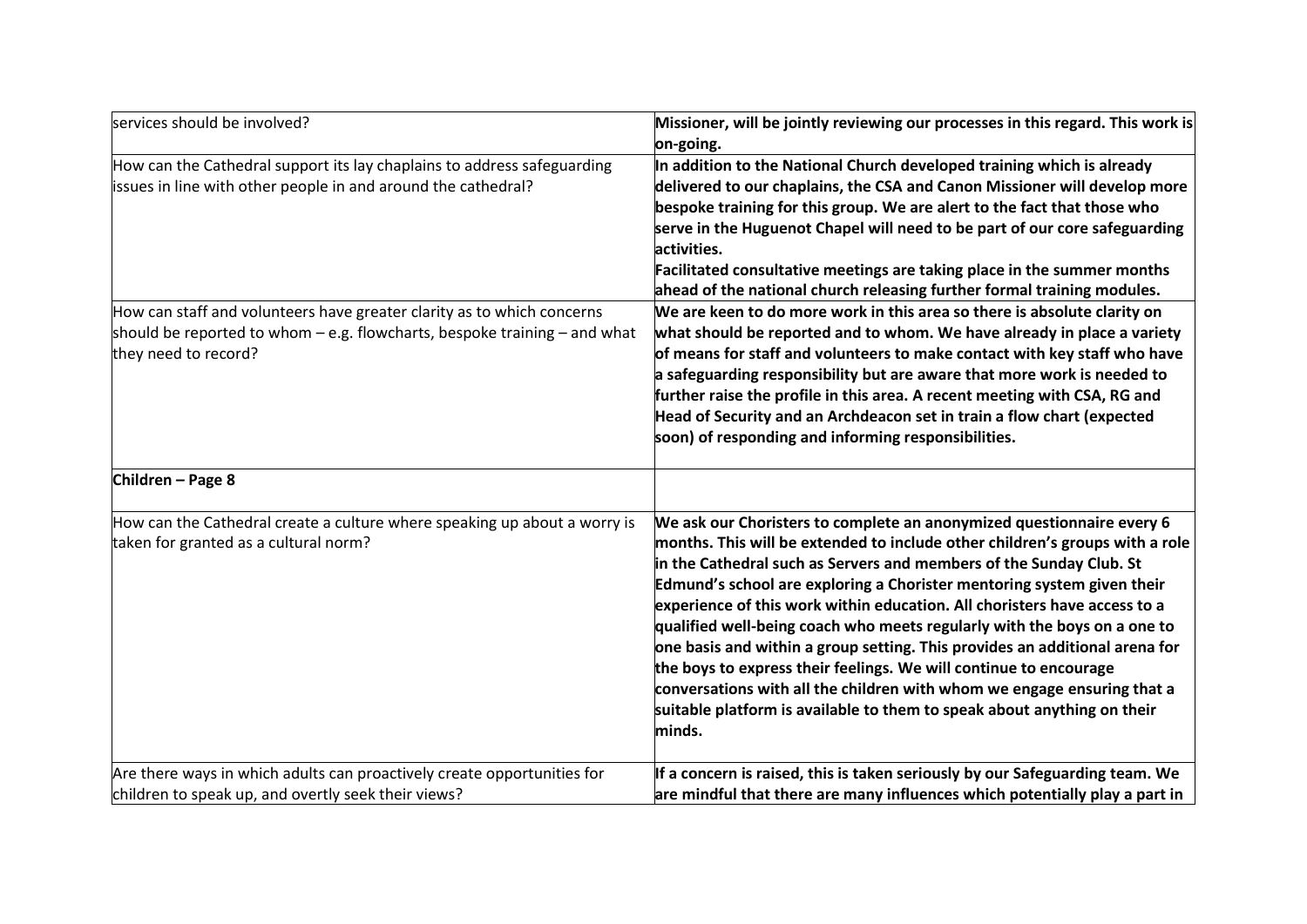|                                                                                                                                                                                                                            | a child's ability to express how they feel, boarding at Choir House school<br>and home life being key. It remains our priority to continue to explore how<br>we can create opportunities as described, part of which will involve further<br>strengthening our relationships with St Edmund's School and exploring best<br>practice with other cathedrals and Diocese.<br>A new handbook for Choristers, Probationers and their parents is in the<br>final stages of preparation.                                                                                                                                                                                                                       |
|----------------------------------------------------------------------------------------------------------------------------------------------------------------------------------------------------------------------------|---------------------------------------------------------------------------------------------------------------------------------------------------------------------------------------------------------------------------------------------------------------------------------------------------------------------------------------------------------------------------------------------------------------------------------------------------------------------------------------------------------------------------------------------------------------------------------------------------------------------------------------------------------------------------------------------------------|
| <b>Music - P9</b>                                                                                                                                                                                                          |                                                                                                                                                                                                                                                                                                                                                                                                                                                                                                                                                                                                                                                                                                         |
| Is there a need for a review of the safeguarding aspects of chaperoning<br>arrangements including identifying any gaps when choristers are currently<br>not chaperoned, vigilance to potential grooming and anything else? | Our CSA and the Precentor aim to meet weekly. The Precentor has<br>confirmed that there should be no time when the choristers are<br>unchaperoned and we encourage all to report any gaps if they are<br>identified. The processes of the chaperone role are under constant review.<br>Safeguarding training is provided to all chaperones including specific<br>training on grooming behaviours. All choir rehearsals are securely<br>monitored using CCTV.                                                                                                                                                                                                                                            |
| Can any further safeguards and checks be put in place for choir visits<br>abroad?                                                                                                                                          | We defer to St Edmund's School to advise us in this area as they have vast<br>expertise. We remain vigilant, open to suggestions to improve and to apply<br>best practice.                                                                                                                                                                                                                                                                                                                                                                                                                                                                                                                              |
| How can the Cathedral best take a proactive, value-based stand about the<br>safety and wellbeing of choristers for both boys' and girls' choirs?                                                                           | The welfare of the boys, girls and young people within the Cathedral is our<br>highest priority. We are committed to balancing work, life and play for our<br>choristers given the pressures and daily demands upon them and their<br>families in the pursuit and achievement of world class performance.<br>Paramount for us is retaining flexibility in approach, and investment in<br>welfare resources, such as our well-being coach, to support the choristers.<br>This is in line with best and current practice. This includes review of the<br>boys' schedules.<br>A Parents Forum will be held at the start of the new term to discuss ways in<br>which issues and concerns can best be heard. |
| Does the Cathedral need to develop a code of conduct for adults involved in                                                                                                                                                | We are keen to develop this with the code of conduct being driven by best                                                                                                                                                                                                                                                                                                                                                                                                                                                                                                                                                                                                                               |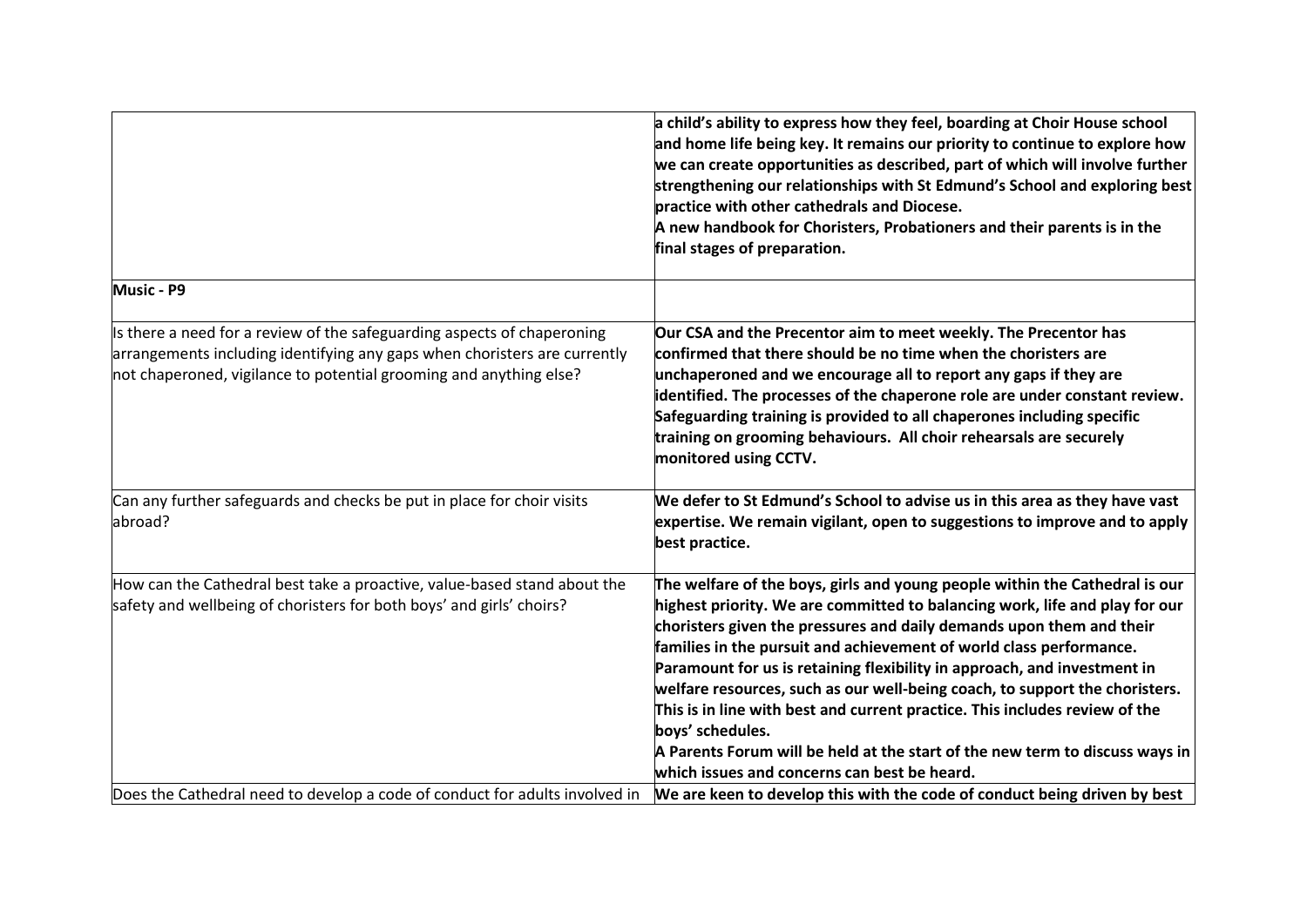| the choir, to include for example adults not attributing nicknames to                                                                                 | practice including the children and young people engaged with the             |
|-------------------------------------------------------------------------------------------------------------------------------------------------------|-------------------------------------------------------------------------------|
| choristers?                                                                                                                                           | Cathedral in all areas. We will seek guidance from St Edmund's School and     |
|                                                                                                                                                       | other cathedrals in this important area of work.                              |
| What can the Cathedral proactively do to ascertain and hear dissenting views                                                                          | Key staff are continually available to meet with chorister parents and        |
| of chorister parents, and make it easier for parents to raise safeguarding                                                                            | anonymized questionnaires are also completed by this group twice a year.      |
| issues if they diverge from the majority opinion of parents?                                                                                          | Our CSA has frequent contact with the school and with Choir House to be       |
|                                                                                                                                                       | alert to any potential concerns or issues raised. We are keen to do more      |
|                                                                                                                                                       | work in this area and are developing a 'parents evening' style event on a     |
|                                                                                                                                                       | more regular basis between key staff and chorister parents.                   |
|                                                                                                                                                       | As noted above, the introduction of the Parents Forum will be key in          |
|                                                                                                                                                       | providing more regular contact.                                               |
| In an environment where the potential rewards for children and their families We acknowledge this can be an area of concern for our chorister parents |                                                                               |
| are substantial, is there sufficient encouragement and opportunity for                                                                                | and will complete some further work to allay this. This will involve a review |
| children and families to feel safe to raise concerns?                                                                                                 | of the chorister contract, setting expectations more clearly in the chorister |
|                                                                                                                                                       | handbook in addition to developing the code of conduct as outlined above.     |
|                                                                                                                                                       | Work has almost been completed in this area and final draft documents are     |
|                                                                                                                                                       | being reviewed.                                                               |
| Are there plans for the pupil and parent questionnaire to be conducted                                                                                | This is conducted every 6 months and is a very helpful exercise that will     |
| regularly and analysed for trends?                                                                                                                    | continue. A summary of comments is provided by the CSA so trends can be       |
|                                                                                                                                                       | analysed and solutions sought.                                                |
| <b>Bell Ringing - P12</b>                                                                                                                             |                                                                               |
| Given the possibility of young people joining the company, does Canterbury                                                                            | We have polices in place but these will be reviewed to ensure they            |
| need associated safeguarding policies in place?                                                                                                       | adequately meet the needs in the company. Although we currently have no       |
|                                                                                                                                                       | children in the bell tower, we will ensure polices are adapted as required to |
|                                                                                                                                                       | make provision for this in the future. We will be joining with the Diocese    |
|                                                                                                                                                       | this year to provide bespoke training for this group of volunteers.           |
| What processes would best secure routine safeguarding checks for visiting                                                                             | Requests for visiting bell ringers are made to the Tower Captain who in turn  |
| bell ringers?                                                                                                                                         | advises our security team. It will be the responsibility of our security      |
|                                                                                                                                                       | manager to ensure due process and good safeguarding practice is adhered       |
|                                                                                                                                                       | to in this area and advice from the Cathedral Safeguarding Adviser will be    |
|                                                                                                                                                       | sought if indicated.                                                          |
| Case work - P12                                                                                                                                       |                                                                               |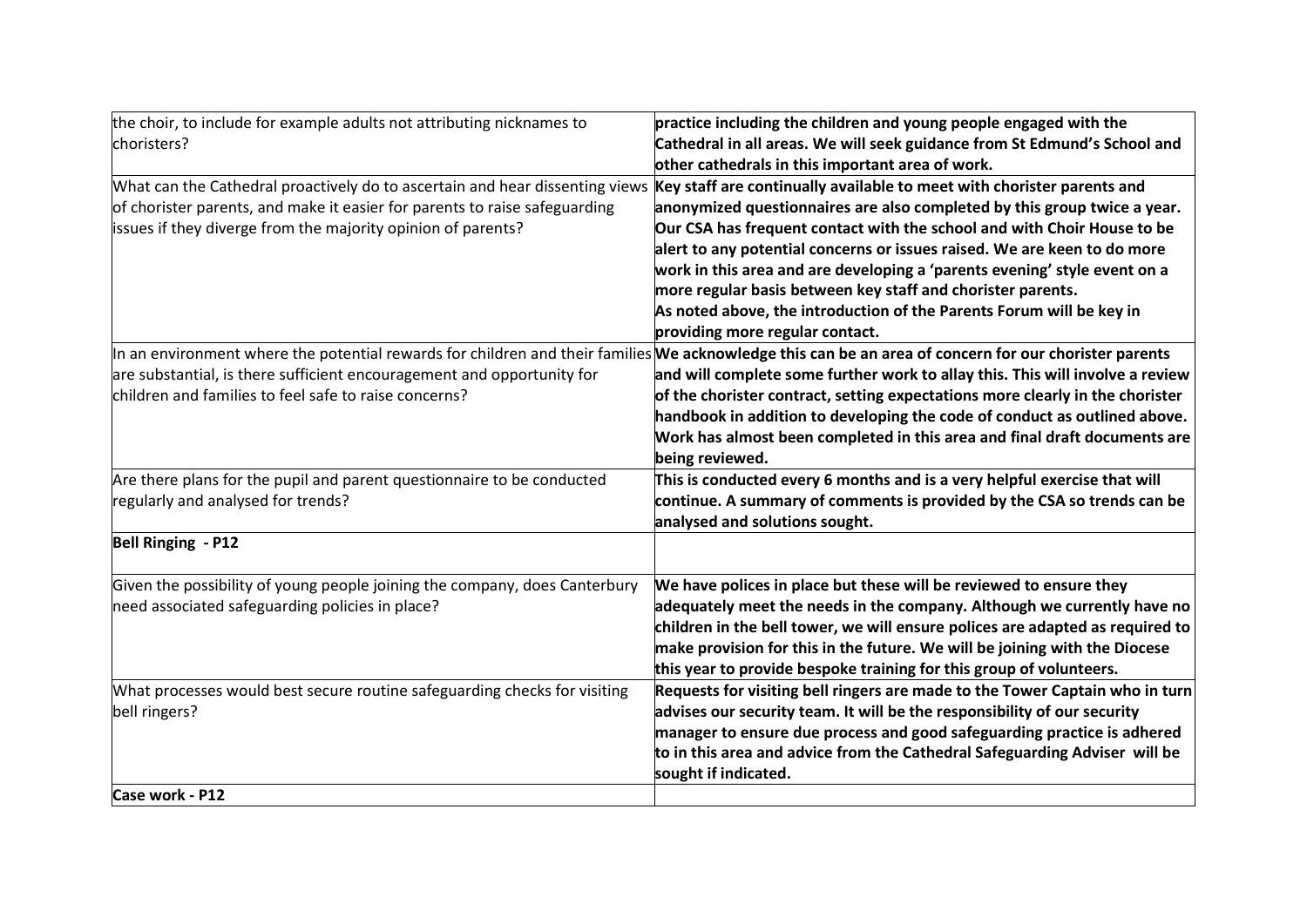| What priority should be given to reviewing safeguarding agreements to<br>include a risk assessment and review plan?                                                                                                                 | This is given the highest priority. The Risk Assessment Group formally<br>review cases each quarter. The CSA and the Canon Missioner review our<br>agreements and assess risks at the outset, on an ongoing basis and formally<br>no less than once each year.                                                                                                                                                                                                                       |
|-------------------------------------------------------------------------------------------------------------------------------------------------------------------------------------------------------------------------------------|--------------------------------------------------------------------------------------------------------------------------------------------------------------------------------------------------------------------------------------------------------------------------------------------------------------------------------------------------------------------------------------------------------------------------------------------------------------------------------------|
| <b>Authorized Listeners - P14</b>                                                                                                                                                                                                   |                                                                                                                                                                                                                                                                                                                                                                                                                                                                                      |
| How can the Authorised Listener offer be reframed to appeal to as wide as<br>possible a range of people approaching the Cathedral?                                                                                                  | We accept that this is work which requires progressing. We have a number<br>of qualified counsellors in place as authorized listeners and will seek ways<br>of raising the profile of this service. The CSA will no longer serve as an<br><b>Authorised Listener.</b>                                                                                                                                                                                                                |
| Training - P15                                                                                                                                                                                                                      |                                                                                                                                                                                                                                                                                                                                                                                                                                                                                      |
| Does more need to be done to develop a strategic plan for the ongoing<br>training demand and delivery plan, including refresher training?                                                                                           | We have had recent notification from the National Church that the training<br>offering is being changed and enhanced. The Cathedral training plan will be<br>updated as a result.                                                                                                                                                                                                                                                                                                    |
| How can the timing of this planning be linked with finding replacements for<br>the main trainer and Canon Pastor who have both recently left the Cathedral? Already, we have courses planned which are being delivered jointly. The | We are exploring options with the Diocese to share a training resource.<br>Canon Missioner has just been appointed to take the place of the Canon<br>Pastor and this new role will play a key part in development and support of<br>the safeguarding training with the team.                                                                                                                                                                                                         |
| Safe Recruitment - P16                                                                                                                                                                                                              |                                                                                                                                                                                                                                                                                                                                                                                                                                                                                      |
| How can Sunday Club recruitment be enhanced and kept safe?                                                                                                                                                                          | During April, we will be concluding our review of the Disclosure and Barring<br>Service (DBS) requests that we submit based on the latest legislation. This<br>will be applied to all areas, including the Sunday Club. We will continue the<br>use of our application forms, interview and referencing processes for all our<br>volunteers.<br>The DBS review is complete and an updated comprehensive list of the<br>posts that require this check is administered by the HR team. |
| Are adequate safeguards in place for people in volunteer posts?                                                                                                                                                                     | As above, this will form part of our DBS review. All volunteers are required                                                                                                                                                                                                                                                                                                                                                                                                         |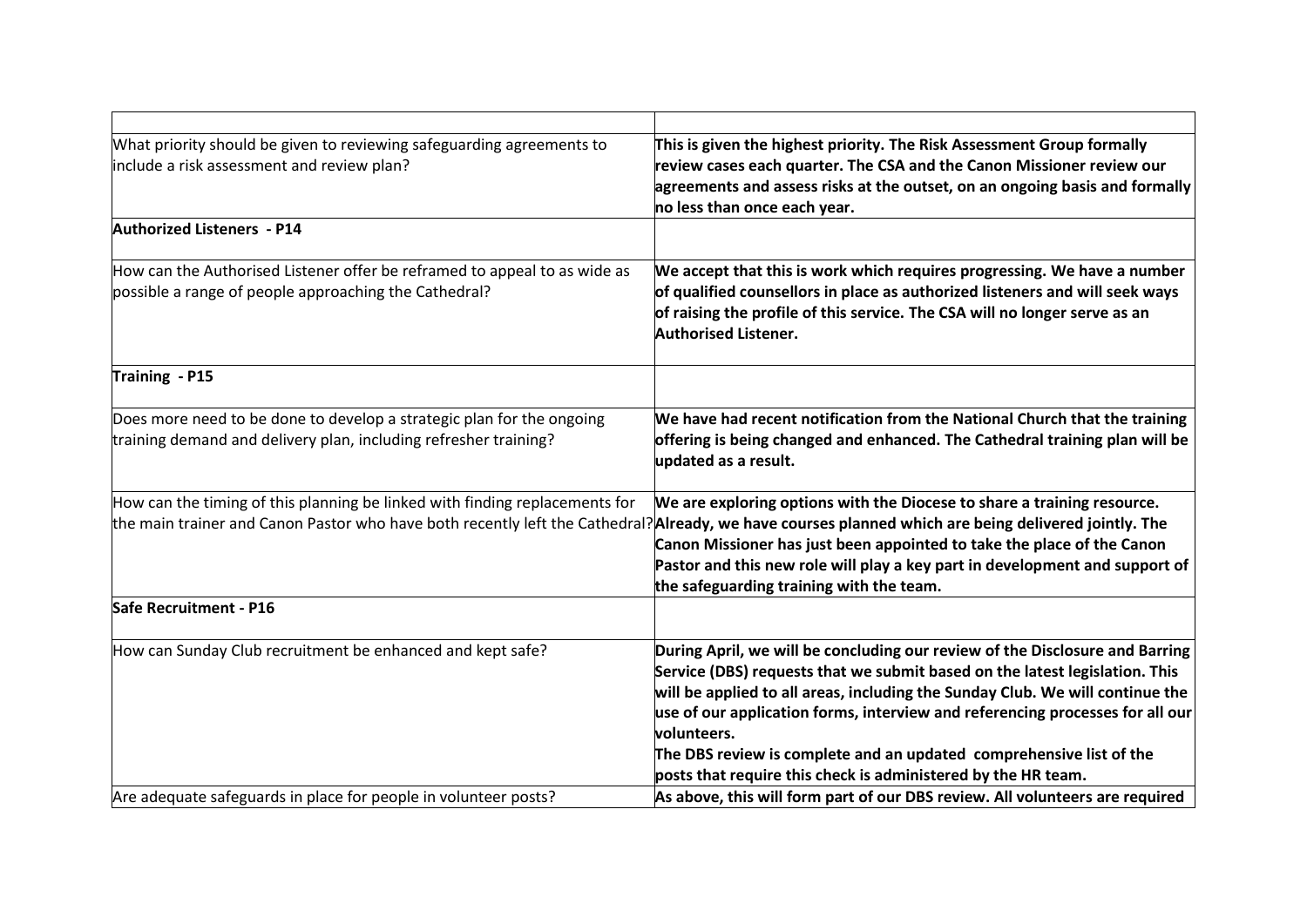|                                                                                                                                                                                                            | to complete safeguarding training every 3 years.                                                                                                                                                                                                              |
|------------------------------------------------------------------------------------------------------------------------------------------------------------------------------------------------------------|---------------------------------------------------------------------------------------------------------------------------------------------------------------------------------------------------------------------------------------------------------------|
| Policy and Procedures - P18                                                                                                                                                                                |                                                                                                                                                                                                                                                               |
| Are the reporting lines in the guidelines clear enough to effectively guide<br>people in their practice?                                                                                                   | We have plans to create further awareness for all our staff and volunteers,<br>ensuring our processes are clear, simple and remain under constant review.                                                                                                     |
| <b>Cathedral Safeguarding Advisor - P20</b>                                                                                                                                                                |                                                                                                                                                                                                                                                               |
| Can the benefits of the current employment arrangements for the CSA be<br>retained while reducing the risks of her not having the employment rights<br>that would go with being employed by the Cathedral? | We have changed the employment status of our CSA who is now an<br>employed member of the Cathedral staff.                                                                                                                                                     |
| What mechanisms could best allow the quality of the CSA's work to be<br>appraised and monitored $-$ e.g. would annual appraisals of the CSA be<br>beneficial?                                              | As an employee, the CSA will be formally line managed and appraised in<br>line with our policies.                                                                                                                                                             |
| Chapter News; photographs on the website; a joint meet-and-greet<br>programme with the new Canon Missioner?                                                                                                | What steps will best promote the visibility of the CSA – e.g. through a story in The CSA will have a more frequent presence at the Cathedral with an office<br>and a day each week in the HR Offices to enable better access and a higher<br>profile for all. |
| Is there any better arrangement to secure additional safeguarding resource<br>on a flexible basis?                                                                                                         | We have relied informally on the Diocese Safeguarding Advisors assisting if<br>there has been a need. We will be exploring formalizing this as an option<br>for cover if the CSA is away for any period of time.                                              |
| <b>Quality Assurance - P23</b>                                                                                                                                                                             |                                                                                                                                                                                                                                                               |
| Where does responsibility for devising a quality assurance framework lie?<br>Are there any good reasons not to develop one? Would it fit as part of an<br>overall strategic plan for safeguarding?         | We are keen to develop a QA framework and work is beginning on this. Our<br>training plan will fit into this framework as well as the actions from this<br>audit to allow us to see the bigger picture clearly.                                               |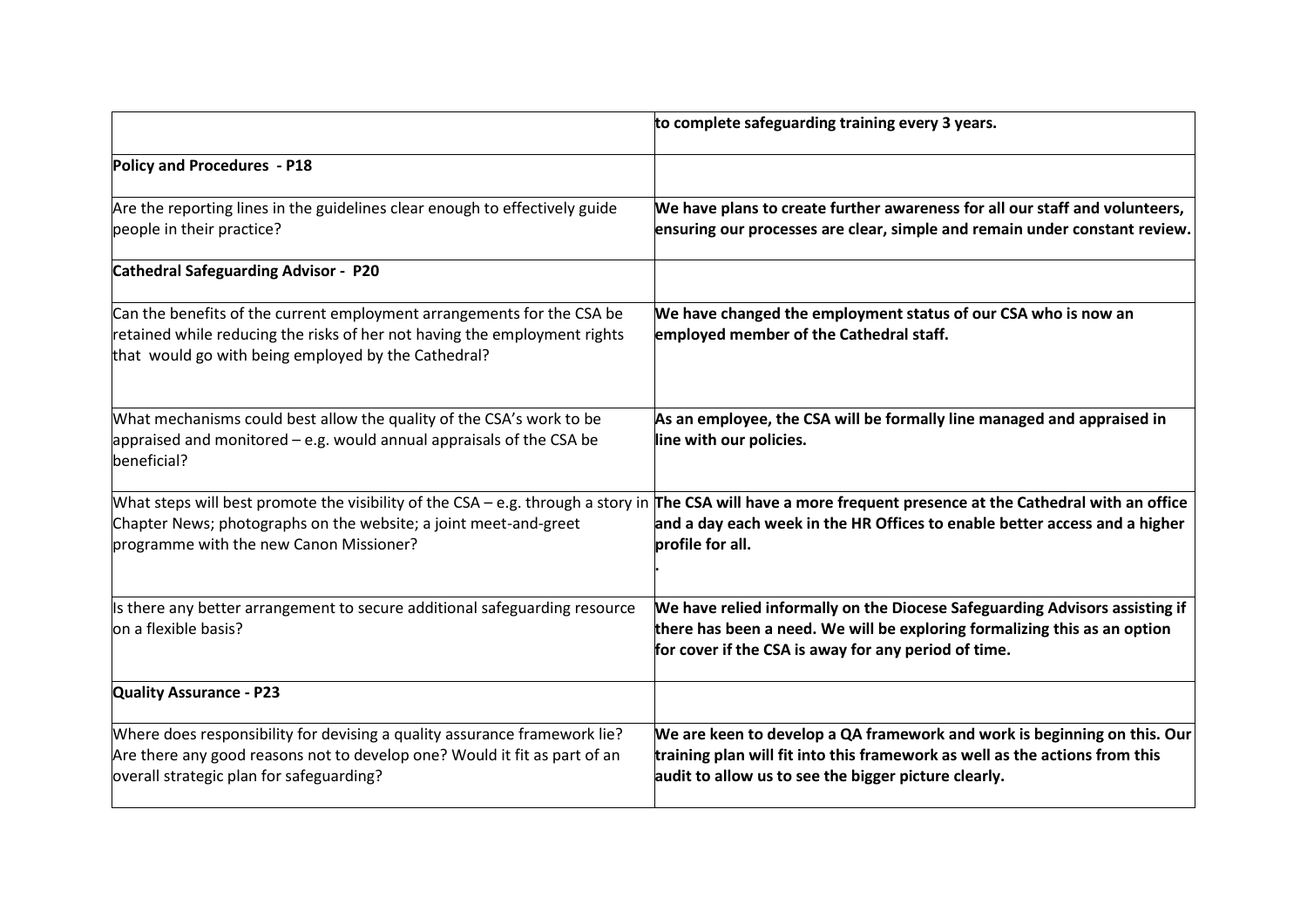| Is there adequate clarity about the level of formality and accountability about We seek to improve the levels of formality and accountability which will<br>all reporting requirements – e.g. should the annual CSA safeguarding reports form part of our strategic plan and QA Framework. Moving forward, the<br>to Chapter be written? | CSA report to Chapter will be written in all instances.                                                                                                                                                                                                                            |
|------------------------------------------------------------------------------------------------------------------------------------------------------------------------------------------------------------------------------------------------------------------------------------------------------------------------------------------|------------------------------------------------------------------------------------------------------------------------------------------------------------------------------------------------------------------------------------------------------------------------------------|
| <b>Complaints and Whistleblowing - P24</b>                                                                                                                                                                                                                                                                                               |                                                                                                                                                                                                                                                                                    |
| How can the complaints process, especially for senior staff, be strengthened? <b>Our Complaints Policy is a live document and remains under constant</b>                                                                                                                                                                                 | review. The National Church may be appointing an Ombudsman and we will<br>take guidance from here as needed.                                                                                                                                                                       |
| How can the policy clarify any lines of escalation for whistleblowers?                                                                                                                                                                                                                                                                   | We note the suggested amendment in the report and will apply this<br>accordingly.                                                                                                                                                                                                  |
| <b>Cathedral Safeguarding Advisory Panel (CSAP)- P26</b>                                                                                                                                                                                                                                                                                 |                                                                                                                                                                                                                                                                                    |
| What are the best functions for the CSAP, relative to the strategic<br>responsibilities of the Cathedral's delegated safeguarding leads, and the<br>operational management of safeguarding?                                                                                                                                              | The Terms of Reference for this group have been adapted. The group<br>welcomes external members from both Diocese and KCC. It is intended to<br>progress discussions with the Diocese this year to merge both Advisory<br>Panels with one independent chairperson overseeing this. |
| Who needs to be involved in discussions to review and clarify the functions of These discussions will take place with Chapter, the current CSAP members<br>the CSAP?                                                                                                                                                                     | and the Diocese.                                                                                                                                                                                                                                                                   |
| Leadership - P27                                                                                                                                                                                                                                                                                                                         |                                                                                                                                                                                                                                                                                    |
| What public forums can the Chapter use to promote safeguarding<br>awareness?                                                                                                                                                                                                                                                             | A meeting with local partners took place in March 2019 and this will<br>happen annually. The Chapter will explore other options such as this to<br>promote awareness to groups with whom we connect.                                                                               |
| What strategic planning tool would best serve CSAP and the Cathedral?<br>As Chapter welcomes new members, what is the plan for embedding<br>safeguarding as core to its priorities and functioning?                                                                                                                                      | All new staff and Chapter members receive an induction and safeguarding<br>plays a key part in this. Safeguarding is a standing item on the agenda for all<br>Chapter and General Purposes Committee meetings and the CSA attends                                                  |